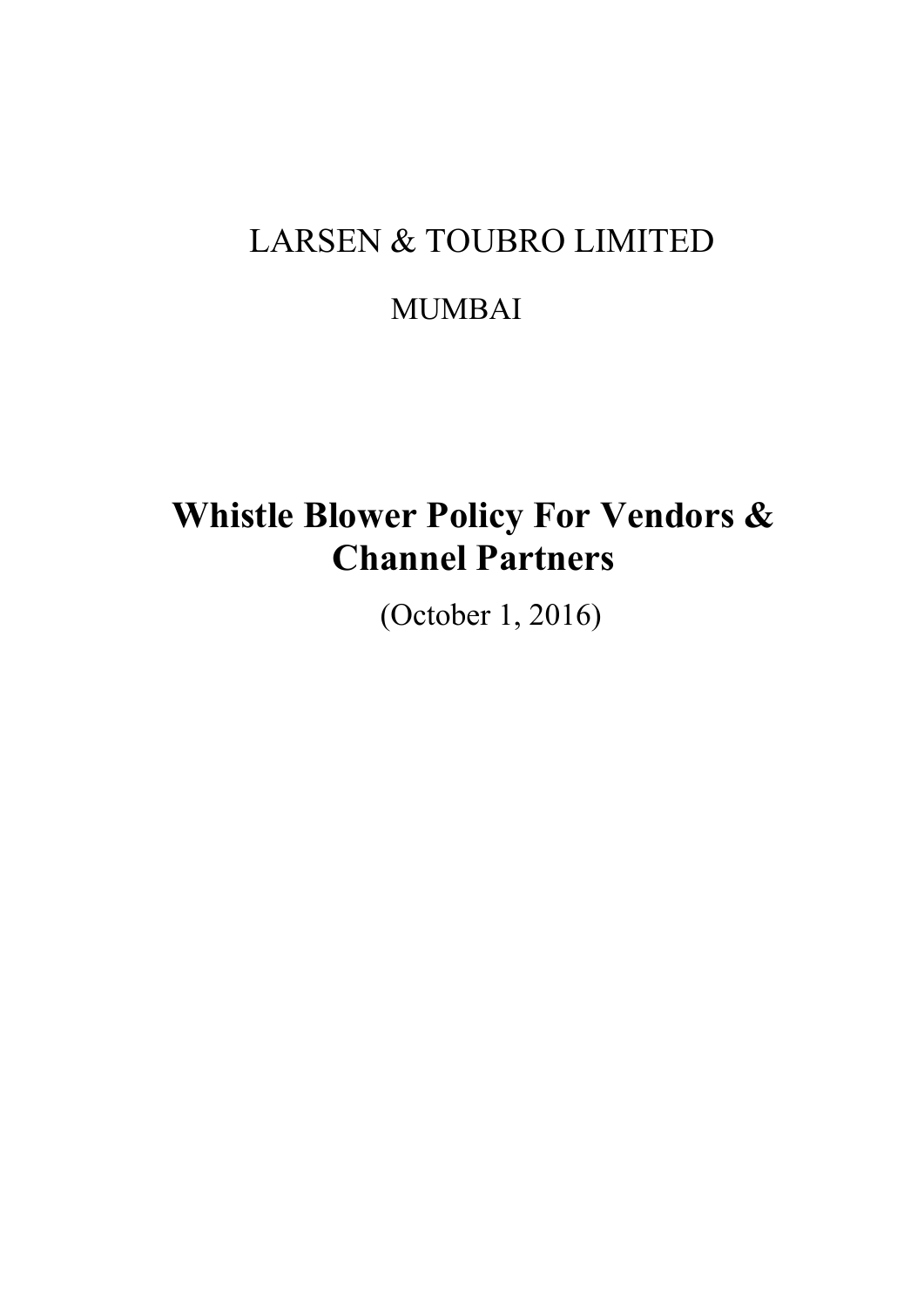## **Table of Contents**

| 4. |  |
|----|--|
|    |  |
|    |  |
|    |  |
| 8. |  |
|    |  |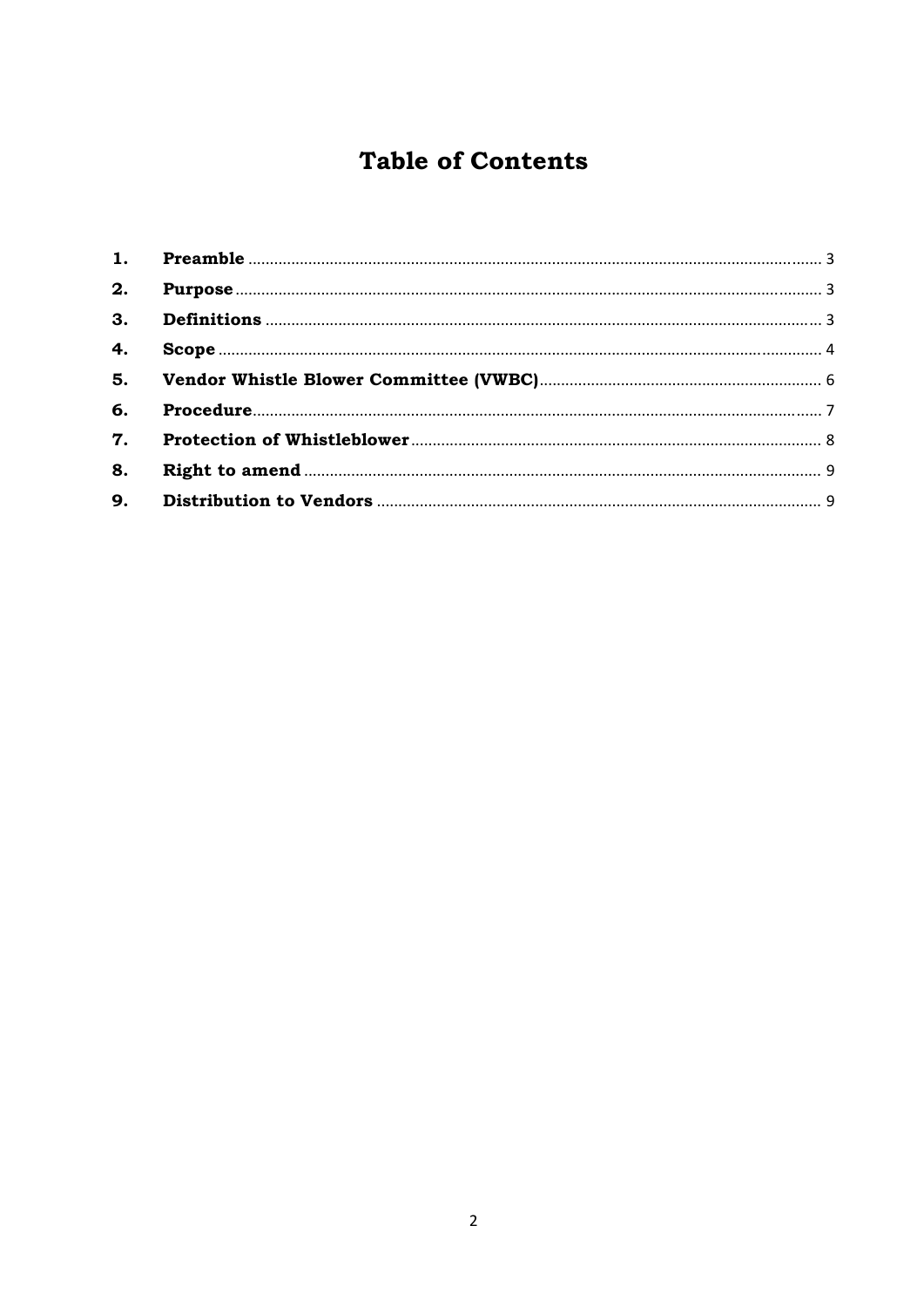## **1. Preamble**

The Company believes in the conduct of affairs of all of its constituents in a fair & transparent manner by adopting highest standards of honesty, integrity and ethical behavior. In this endeavor, the Company has already formulated and adopted Codes of Conduct for employees and senior management & Directors which lay down the principles and standards that should govern their actions. The Company also has adopted a Whistle Blower Policy for Directors and employees to report concerns about unethical behaviour, actual or suspected fraud or violation of the Company's Code of Conduct or ethics policy. In its commitment to further augment its good governance practice, the Company now adopts this Whistle Blower Policy for Vendors & Channel Partners.

## **2. Purpose**

The Company has formulated this Whistleblower Policy for Vendors & Channel Partners ("the Policy") with a view to provide a mechanism for vendors of the Company to express genuine concerns about unethical behaviour, improper practice, any misconduct, any violation of legal or regulatory requirements, actual or suspected fraud without fear of punishment or unfair treatment. The role of vendors in pointing out such violations cannot be undermined.

This Policy will be effective from October 1, 2016. Grievances of vendors relating to a period prior to the effective date will be considered on merit by the Vendor Whistle Blower Committee.

## **3. Definitions**

- a. **"Audit Committee"** means the Audit Committee constituted by the Board of Directors of the Company in accordance with Section 177 of the Companies Act, 2013 read with Regulation 18 of the Securities And Exchange Board of India (Listing Obligations And Disclosure Requirements) Regulations, 2015.
- b. **"Company"** means, "Larsen & Toubro Limited."
- c. **"Disciplinary Action"** means any action that can be taken on completion of /during the investigation proceedings including but not limited to a warning, imposition of fine, suspension from official duties or any such action as is deemed fit considering the gravity of the matter.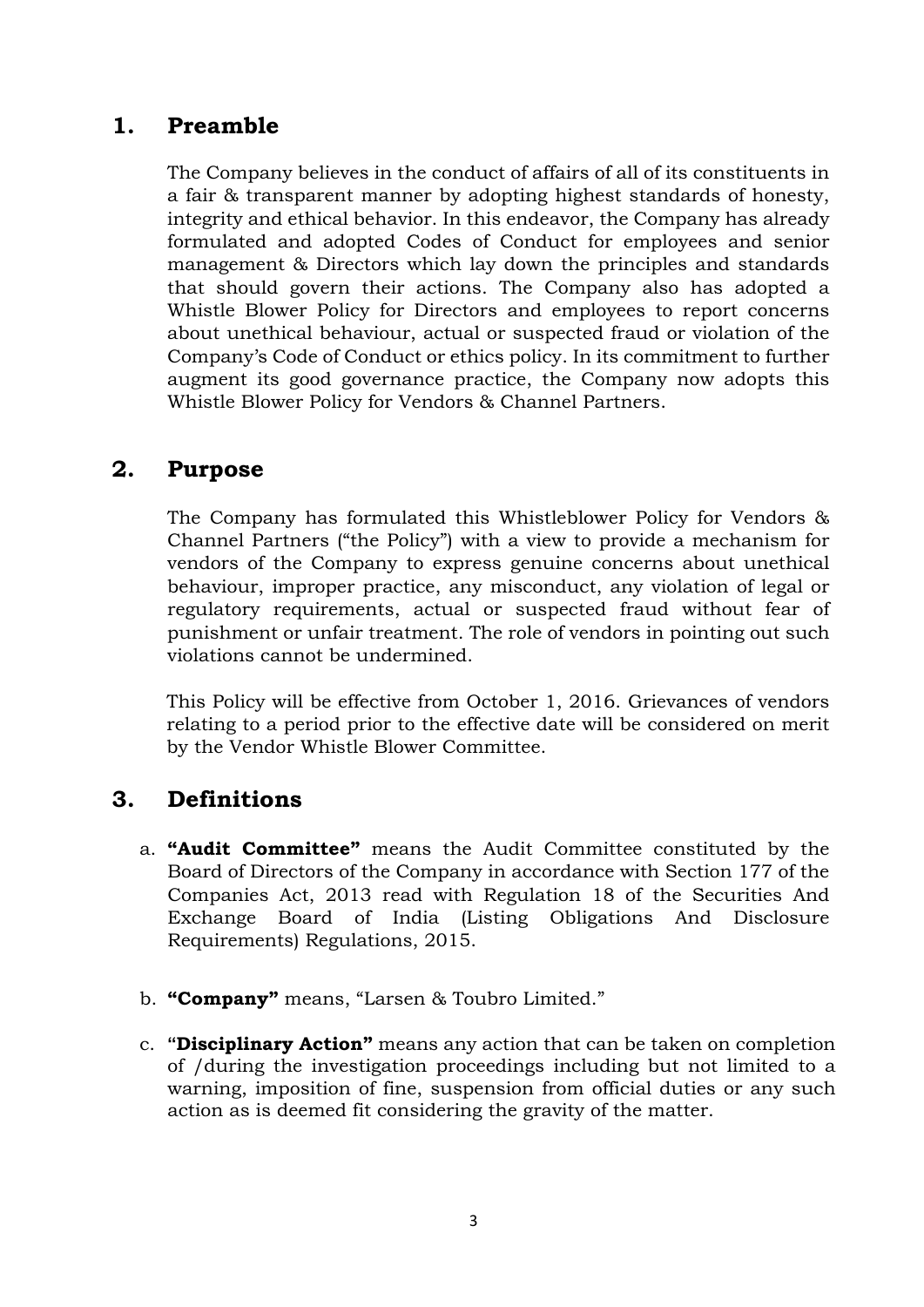- **d. "Facilitator"** means Heads of F&A and HR of the respective ICs/Corporate Departments, where the alleged malpractice or wrongdoing would have occurred.
- e. **"Good Faith**": A vendor shall be deemed to be communicating in 'good faith' if there is a reasonable basis for communication of unethical and improper practices or any other alleged wrongful conduct. Good Faith shall be deemed lacking when the vendor does not have personal knowledge on a factual basis for the communication or where the vendor knew or reasonably should have known that the communication about the unethical and improper practices or alleged wrongful conduct is malicious, false or frivolous.
- f. **"Policy or This Policy"** means "Whistleblower Policy for Vendors."
- g. **"Protected Disclosure"** means any communication made in good faith that discloses or demonstrates information that may evidence wrongdoings as covered under Clause 4.2 of this Policy.
- h. **"Subject"** means a person or group of persons against or in relation to whom a Protected Disclosure has been made or evidence gathered during the course of an investigation under the Policy.
- i. **"Vendor"** means a person/organisation, whether or not registered in the vendor data base of the Company (including potential vendor and channel partners such as distributors, dealers, agents and other service providers) who being aggrieved, intends making a Protected Disclosure and thereafter extending whatever assistance as may be required in establishing facts mentioned in the Protected Disclosure under this Policy.
- j. **"Whistleblower"** means a vendor who makes a Protected Disclosure under this Policy.
- k. **Vendor Whistle Blower Committee**" or **"Committee**" means the Committee of persons who is/are nominated/ appointed to conduct detailed investigation of the disclosure received from the whistleblower and recommend disciplinary action.

## **4. Scope**

#### **4.1 Applicability**

This policy will enable vendors to make Protected Disclosure with respect to issues covered under this Policy.

The Whistleblower's role is that of a reporting party with reliable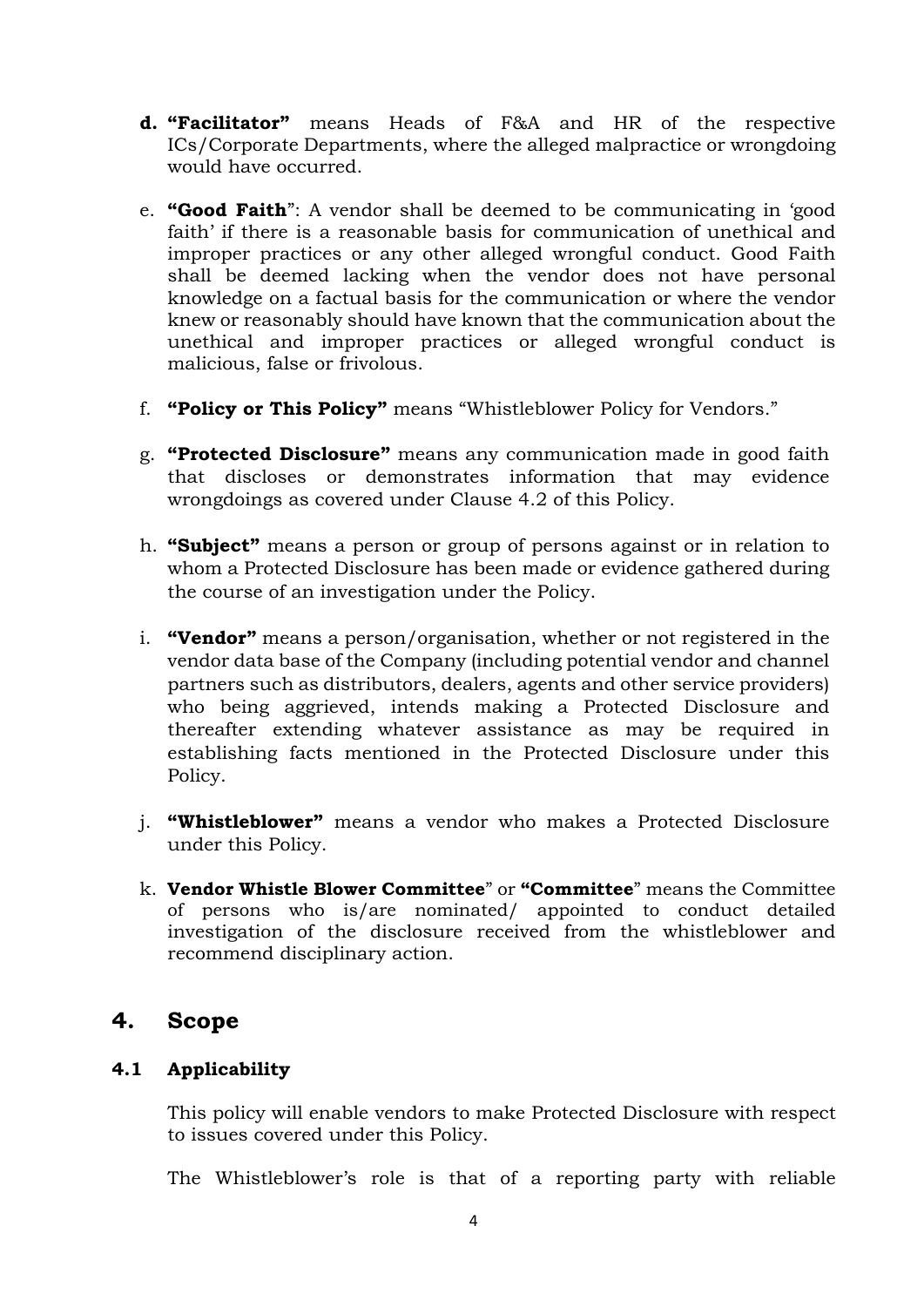information of a genuine concern. They are not required or expected to act as investigators or finders of facts, nor would they determine the appropriate corrective or remedial actions that may be warranted in a given case.

 Whistleblowers should neither act on their own in conducting any investigative activities, nor do they have a right to participate in any investigative activities other than as requested by the Vendor Whistle Blower Committee.

#### **4.2 Acts of Wrongdoings as illustrated below may include but not necessarily be limited to:**

- Abuse of Authority
- Negligence causing substantial and specific danger to public health and safety
- Forgery or alteration of documents
- Unauthorized alteration or manipulation of computer files/records
- Fraudulent financial reporting including financial irregularities, including fraud or suspected fraud or deficiencies in Internal Control and check or deliberate error in preparation of Financial Statements or misrepresentation in financial reports
- Any unlawful act whether Criminal/ Civil
- Deliberate violation of law/regulation
- Pilferage of confidential/propriety information
- Pursuit of a benefit or advantage in violation of the Company's interest
- Misappropriation/misuse of Company's resources, like funds, supplies, or other assets
- Kickbacks / seeking bribes
- Theft of Cash / Goods
- Breach of confidentiality / secrecy pacts
- Harassment

#### **4.3 Matters pertaining to the following may be excluded**

- Personal grievances other than those covered above.
- Delays / Non-receipt of Payments.
- Dissatisfaction, if any, with respect to terms and conditions of the contract(s) agreed between the Company and the Vendor from time to time.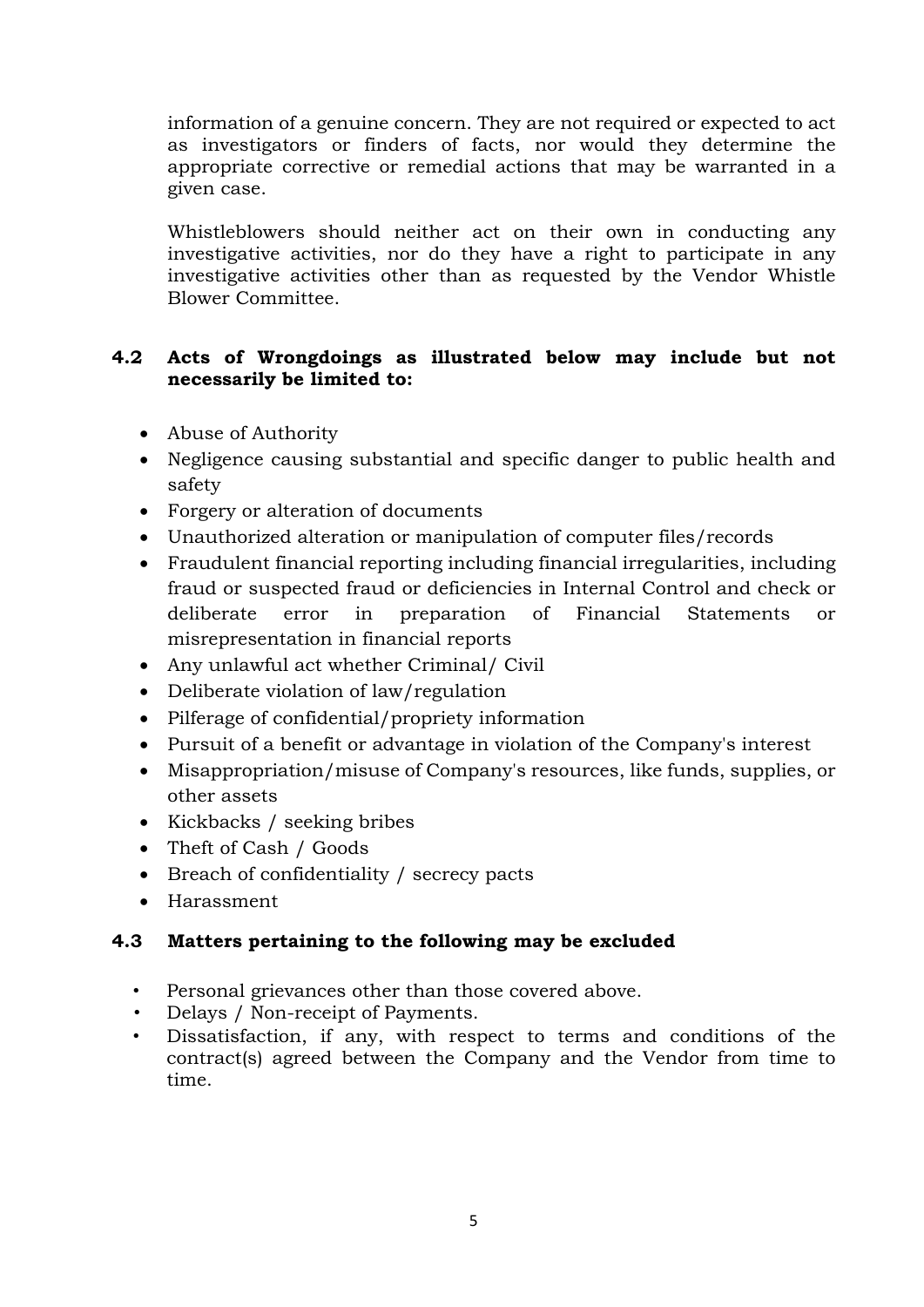#### **4.4 Guiding Principles**

To ensure that this Policy is adhered to, and to assure that the Protected Disclosure will be acted upon seriously, the Company will:

- Ensure that the Whistleblower and/or the person processing the Protected Disclosure is not victimized for doing so
- Treat victimization as a serious matter, including initiating disciplinary action on person/(s) indulging in victimisation
- Ensure complete confidentiality
- Not attempt to conceal evidence of the Protected Disclosure
- Take disciplinary action, if any one destroys or conceals evidence of the Protected Disclosure made/to be made
- Provide an opportunity of being heard to the persons involved especially to the Subject.

## **5. Vendor Whistle Blower Committee (VWBC)**

#### **5.1 Composition of the Committee**

The Management of Larsen & Toubro Limited is empowered to form/reconstitute the Vendor Whistle Blower Committee (VWBC), which will presently consist of the Chief Financial Officer, Compliance Officer, Head- Corporate HR and Head – Corporate Audit Services. In addition, the Heads of F&A and HR of the respective ICs/Corporate Departments, where the alleged malpractice or wrongdoing would have occurred, would act as Facilitators for the purpose of this Policy.

#### **5.2 Responsibilities of the Committee**

- Receiving and acknowledging complaints
- Sorting / Screening
- Investigation through appropriate delegation/agencies
- Recommend course of action based on investigation to management
- Prevention and redressal of whistleblower harassment
- Any other related responsibility as decided by the management from time to time.

### **5.3 Meetings and Records**

The VWBC will maintain its records such as Agenda, Minutes of the Meeting, etc. The Secretarial assistance will be provided by Corporate Audit Services.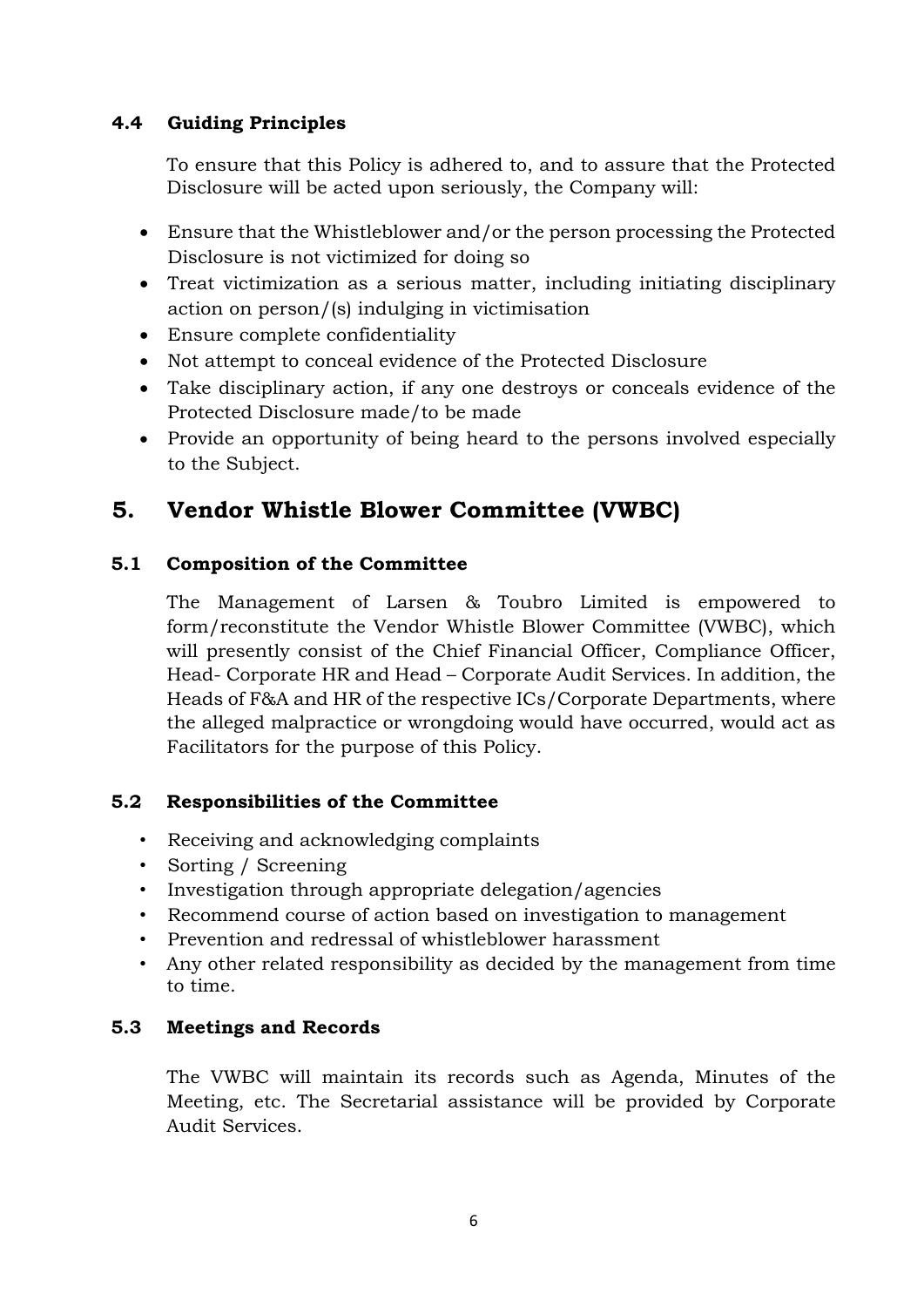## **6. Procedure**

#### **6.1 How to report:**

- A Protected Disclosure regarding perceived wrongdoing or an act for whistle blowing should be reported by a Whistleblower in writing.
- The Whistleblower must disclose his/her identity (name, address, contact phone number(s), e-mail ID) **only** in the covering letter forwarding such Protected Disclosure. In case, Whistleblower is in possession of any documents, evidence, supportings, etc., the same should be attached along with the Protected Disclosure. The Protected Disclosure along with supportings, evidences, documents, etc. attached with it must **not** carry identity of the Whistleblower.
- The covering letter along with the Protected Disclosure in sealed envelope and marked 'confidential' should be submitted at the following address by hand-delivery, courier or by post addressed to the Vendor Whistle Blower Committee appointed by the Company:

Vendor Whistle Blower Committee Larsen & Toubro Limited C/o Corporate Audit Services North Block II, 3rd Floor, Gate No. 1, Powai Campus, Saki Vihar Road, Powai, Mumbai – 400 072

- Emails can also be sent to the email id: VWBC@larsentoubro.com.
- Upon receipt of the above Protected Disclosure from a Whistleblower, the Head-Corporate Audit Services will acknowledge (usually within 7 days from the receipt of the Protected Disclosure) the same. The VWBC will review the issue as deemed necessary and make all efforts to expeditiously look into the Protected Disclosure received from a Whistleblower.
- VWBC is not bound to take cognizance of anonymous letters. Such anonymous communications will be appropriately dealt with by the Company.
- Appropriate care will be ensured to keep identity of Whistleblower confidential. VWBC will determine whether the investigation should be done by Corporate Audit Services or the Facilitators in the respective IC / Corporate Departments where the breach has occurred.
- VWBC will detach the covering letter and forward only the Protected Disclosure to the Corporate Audit Services / Facilitators for verification of documents, evidences, etc. submitted by the Whistleblower.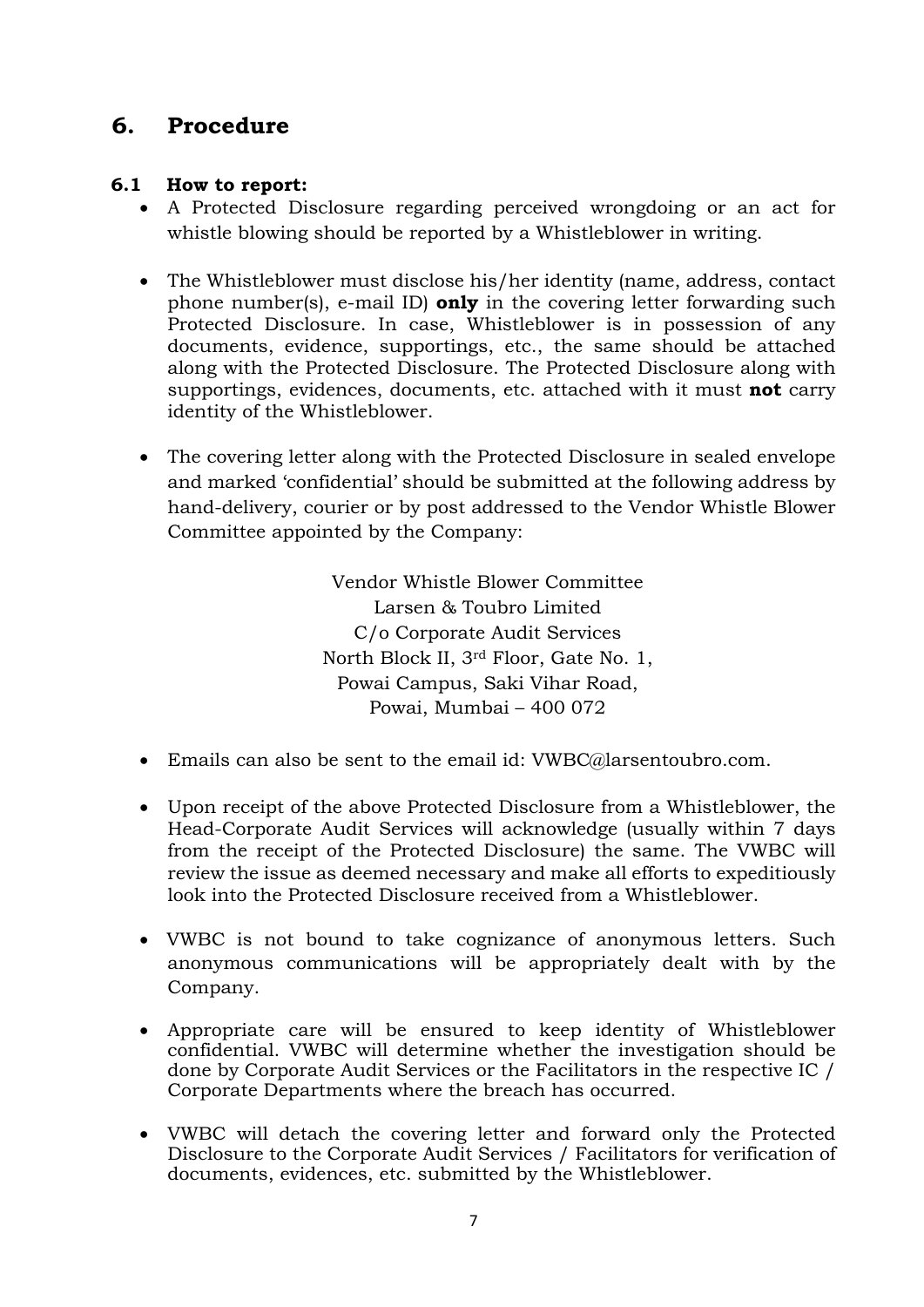- Based on the investigation, scrutiny of documents, evidences, etc., Corporate Audit Services / Facilitators will record their findings and comments in the form of a note and forward the same to the VWBC.
- On receipt of such note, the VWBC can order a detailed investigation, if deemed necessary.
- VWBC may carry out such investigation through appropriate delegation / agencies. It may engage an external consultant/ expert to assist in this matter.
- If the alleged malpractice is required by law to be dealt with under any other mechanism, the VWBC shall refer the Protected Disclosure to the appropriate authority under such mandated mechanism and seek a report on the findings from such authority.
- The VWBC will submit a written report containing the findings and action to be taken to the Executive Management Committee member in charge of the concerned IC / Corporate Department.
- The investigation shall be completed normally within 90 days of receipt of the Protected Disclosure. Extension of this period will be granted by the VWBC depending on the merits of the case.
- A summary of the cases reported under this Policy and the status of the investigation / action taken report will be placed before the Audit Committee on a quarterly basis.

## **7. Protection of Whistleblower**

#### **7.1 Freedom to Report**

Vendors should feel free to report matters of wrongdoing to the VWBC without fear of any repercussion on themselves. The management assures maintaining anonymity of the Whistleblower at all times. The management also affirms that the Whistleblower shall be protected from unfair termination of contract and any other unfair prejudicial business practices, which the Whistleblower may face from any persons within the Company due to the act of whistle blowing.

#### **7.2 Assurance of Protection**

If at any time, Whistleblower perceives or apprehends that he is being unfairly victimized or harassed due to his/her act of whistle blowing, he/she shall have the right to approach the VWBC who will review the Whistleblower's complaint and take appropriate action, as applicable, to ensure that the Whistleblower is not so subjected to any unfair or prejudicial business practices. However, while genuine Whistleblowers